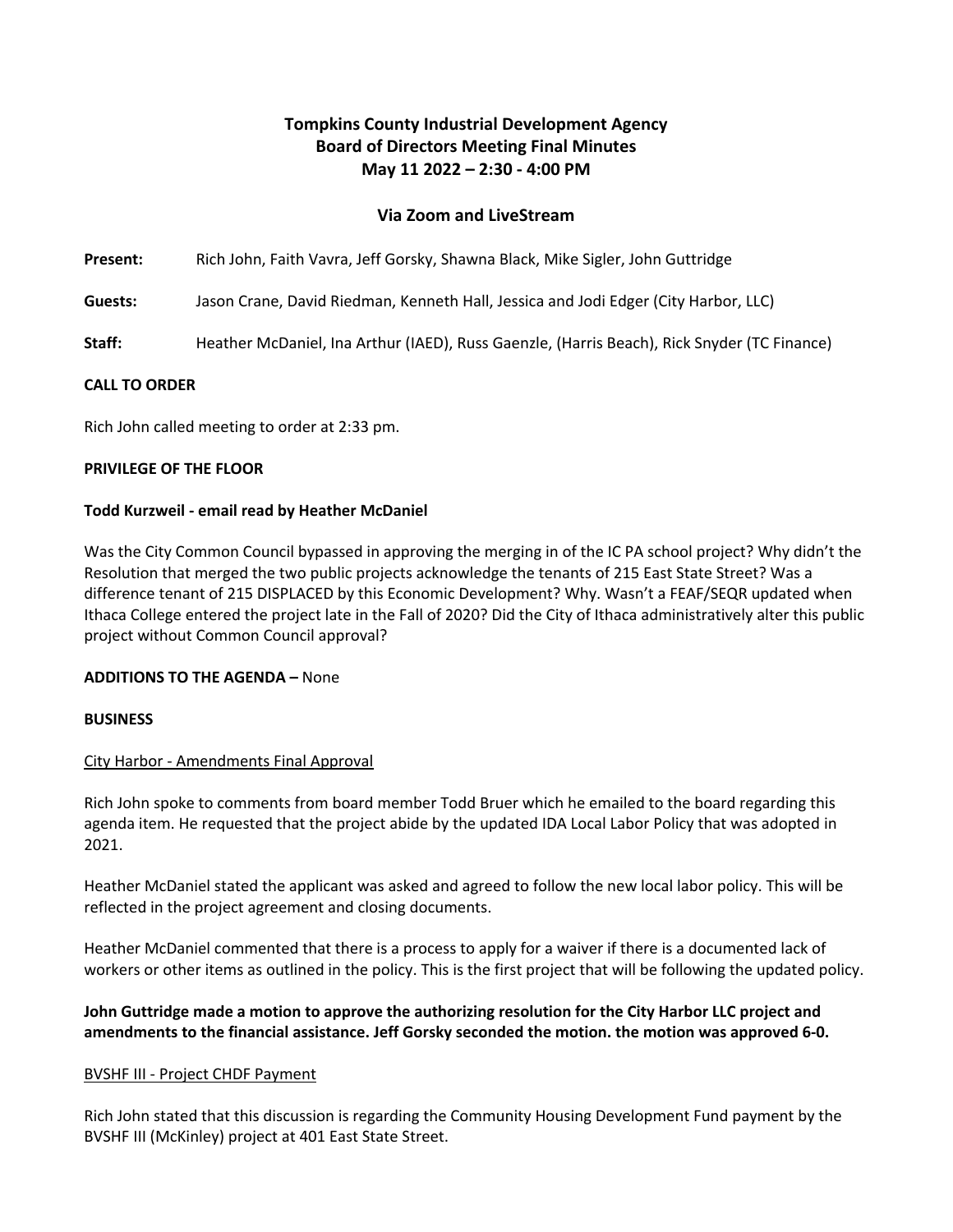**John Guttridge made a motion to offer the developer to defer the Housing Fund payment according to the recently updated by not yet adopted Housing Policy. The developer would pay a deferral fee of 20% of the payment now and then make equal installments of the fee during the first three years of operation. Shawna Black seconded the motion.**

Rich John asked if this would be allowed. Russ Gaenzle stated he would suggest that this could raise an issue as this would be adding a fee after closing.

John Guttridge stated that the developer is already in questionable territory. They have committed to paying the full fee at past meetings, and there is no authorization from the board to defer the fee. They would pay \$321,000 immediately and \$535,000 in each of the first three years of operating.

Russ Gaenzle stated that while the housing policy does stipulate payment of the fee at closing, past practices allowed other developers to defer the payment to the first three years of operation and this is what was done with this project. If the board wishes to ask for an addition al 20%, it can. John Guttridge pointed out that the prior two projects did ask the board for approval.

Rich John stated that he does not want to give developers the idea we will change the rules mid-stream. We should stick to our policies but there was prior representation on how to proceed with the fee payment and there was reliance on that past representation in this instance. He understands that when the documents were being drawn up mistakes were made, we all make mistakes. He does want to see this project move forward. We desperately need housing.

Shawna Black supports John's motion and feels it a good middle ground. She pointed out that in any financial agreement with a bank, the bank can stop and state they made mistake and change the fees.

John Guttridge stated he takes umbrage of the concept of fairness and developers relying on the contract. But we as a board considered the project based on the representation from the developer that they would make the payment at closing. The board should be able to rely on what is presented in the application and what the developer states. He feels that if changes in finances happen, developers should come to the board with that information. He also thinks that the precedent that our policies are fungible without scrutiny from the board is serious. He feels that the project construction has already slipped its timeline so this will further delay payment into the housing fund.

Mike Sigler stated that he has a competing resolution from the April 2022 board meeting (page 9 of the agenda packet). He asked if the board needs to vote on this one or the one from John first.

The one from John Guttridge is on the floor and should be considered first.

Russ suggested that rescinding prior resolutions would be the way to go and then propose new ones moving forward. He is referring to the approving resolutions for this project.

Heather McDaniel stated there was much discussion on the timing of payment to the housing fee at the housing committee level. The desire of the committee was that the payment would be made at closing. There also was discussion on deferral of the fee due to financial reasons from the developer. The first two projects that asked for deferral identified this need early in the process and it was put into the benefit memos. She relied on this when working with the BVSHF III/McKinley project. However, the request from this developer to defer the fee came just before closing as a result of a reduction in units and an increase in costs. The modification was done administratively and she recognizes that the Board should have approved this.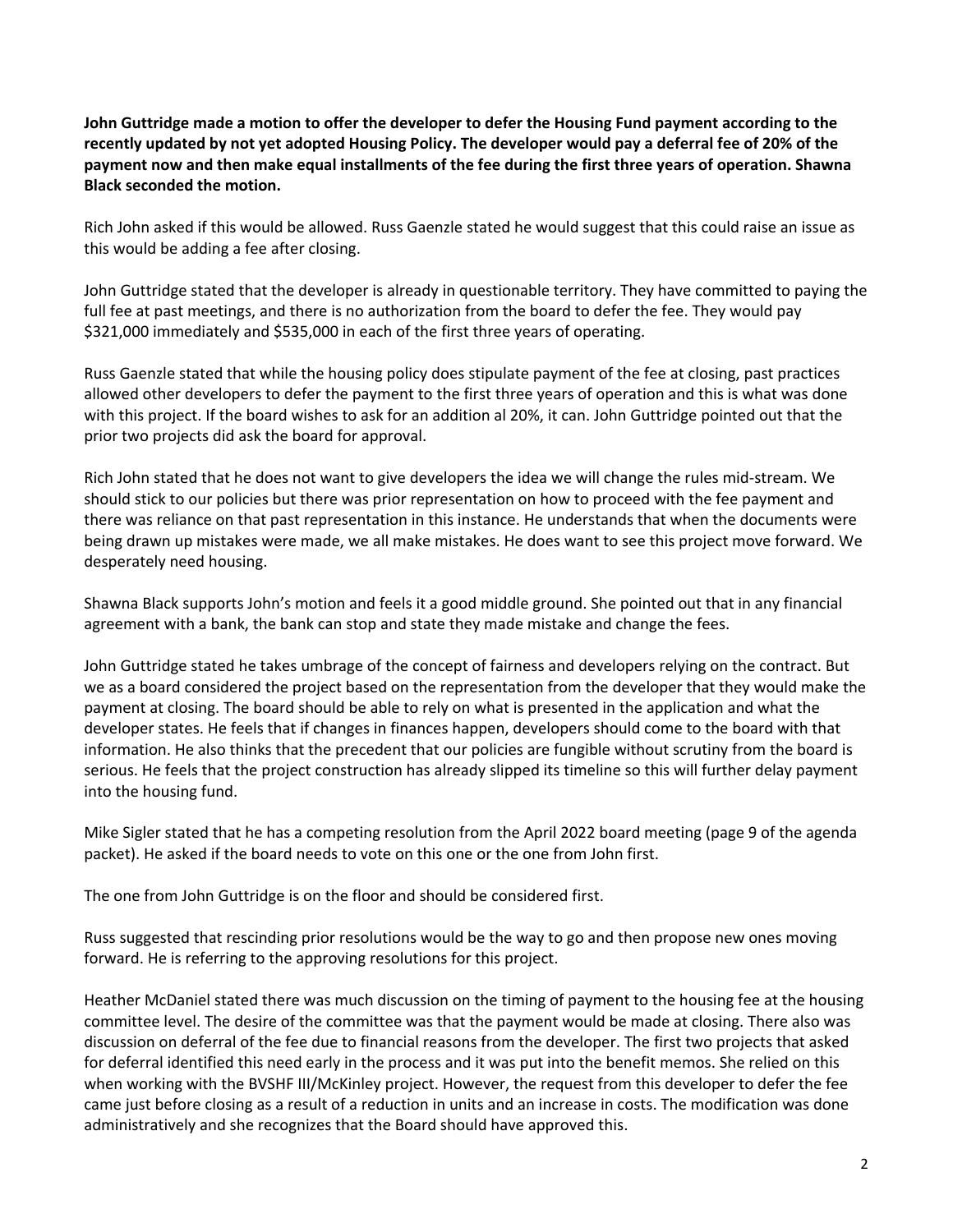John Guttridge reiterated that we need to abide by our policies and when needed the board can deviate from the policy. John Guttridge stated that he thinks all developers will say the finances are tight.

Heather stated that the return on investment for this developer is extremely low. It is less than 5% whether he has deep pockets or not. The developer has put up \$47M in private equity and won't see a return for many years. John pointed out that an early return on investment could come if the project is sold for a profit.

**Rich John called for a vote on John Guttridge's motion on the floor. The motion failed 2-4 (Black, Guttridge for, Vavra, Sigler, Gorsky, John against)**

**Mike Sigler's motion from March 9, 2022, was considered. The motion is as follows: Regarding the timing of the BVHSF III Ithaca, LLC project's payment of \$1,605,000 to the Community Housing Development Fund fee as follows: \$200,000 towards the housing fee amount at the beginning of construction and the remainder of the fee in three equal installments commencing 12 months after the first business day in the month in which the construction, renovation and equipping of the project is complete. Jeff Gorsky seconded the motion.**

Russ Gaenzle will prepare a formal resolution to be entered into the documents.

Shawna had a question on process. This is the third time we have considered this. What will prevent this coming up again? Todd Bruer is not present. She feels that this keeps coming up because some members do not like the outcome of the prior votes.

Rich John stated It is unlikely that it will come up, but it is possible. He feels that not all members have had a chance to vote.

Mike Sigler commented that we do not need to belabor a past mistake.

## **Shawna Black moved to table the motion so that Faith Vavra can review the motion and so that Todd Bruer can be present for the vote. John Guttridge seconded the motion. The motion was approved 6-0.**

## TCIDA Housing Policy Recommendations from Committee - Approval

Heather McDaniel reported that the IDA Housing Policy is reviewed annually. At the most recent meeting of the IDA Housing Committee the following two updates were recommended to be added to of updated in the policy:

- 1) Short-term rentals: The TCIDA will no deliver incentives to housing projects that include short term rentals defined as "residential or non-commercial structures used for transient lodging with occupancy under 30 consecutive days.
- 2) County Community Housing Development Fund payments: The payment is due at closing. At the applicant's request the payment can be made in equal installments during the first three years of operation, however a deferral fee of 20% of the payment amount will be due at closing. Any deviation in payment timing is subject to prior approval by the TCIDA.

**John Guttridge made a motion to approve the recommended updates to the TCIDA Housing Policy as recommended by the TCIDA Housing Committee. Jeff Gorsky seconded the motion. The motion was approved 6-0.**